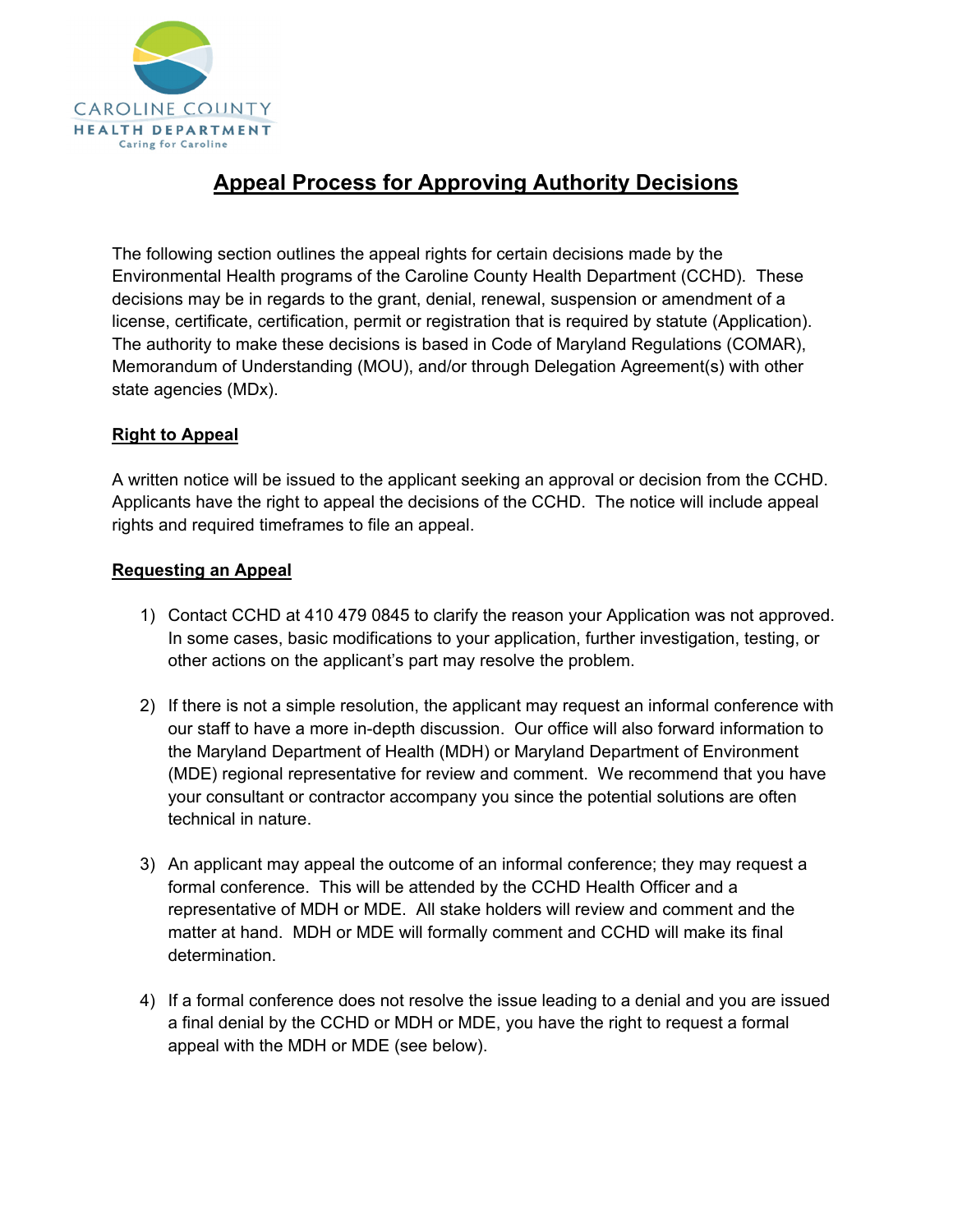### **Notice of Right to Appeal**

When the CCHD issues a final decision as referenced above, a written notice letter will be issued to the applicant seeking CCHD Approval. The notice will include appeal rights and required timeframes to file an appeal. Parties may contact MDH or MDE directly to file for an appeal, see below.

## **Loss of Appeal Rights**

If a request for a contested case hearing is not made within thirty  $(30)$  calendar days  $(*^*)$ , the final decision of CCHD or MDH or MDE is no longer appealable and the decision is considered final. The applicant must comply with any terms and conditions of the final decision.

### **Decisions That Can Be Appealed to Maryland Department of Environment (MDE)**

This appeal right applies to the following final decisions:

- Beach Program (COMAR 26.08.09)
- Sewage disposal (COMAR 26.04.02)
- Water supply and sewage systems in subdivisions (COMAR 26.04.03)
- Well construction (COMAR 26.04.04)
- Water supply, sewage disposal and solid waste (COMAR 26.04.05).

All requests for contested case hearings shall be filed with MDE, (\*) 1800 Washington Blvd, Baltimore, MD 21230 within thirty (30) calendar days after notification of the final decision by CCHD or MDE. This written request for a contested case hearing must include a hearing request and attach a copy of the CCHD or MDE notice letter that is being appealed. The request should also include a brief statement of the factual and legal basis for the appeal.

### **Decisions That Can Be Appealed to Maryland Department of Health (MDH)**

This appeal right applies to the following final decisions:

- Camp Program (COMAR 10.16.03)
- Communicable Disease (COMAR 10.16.01)
- Mobile Home Park (COMAR 10.16.02)
- Food Facilities (COMAR 10.15.03) \*\*
- Food Processing (COMAR 10.15.04)

All requests for contested case hearings shall be filed with MDH, (\*) 201 W. Preston Street, Baltimore, MD 21201 within thirty (30) calendar days after notification of the final decision by CCHD or MDH. This written request for a contested case hearing must include a hearing request and attach a copy of the CCHD or MDH notice letter that is being appealed. The request should also include a brief statement of the factual and legal basis for the appeal.